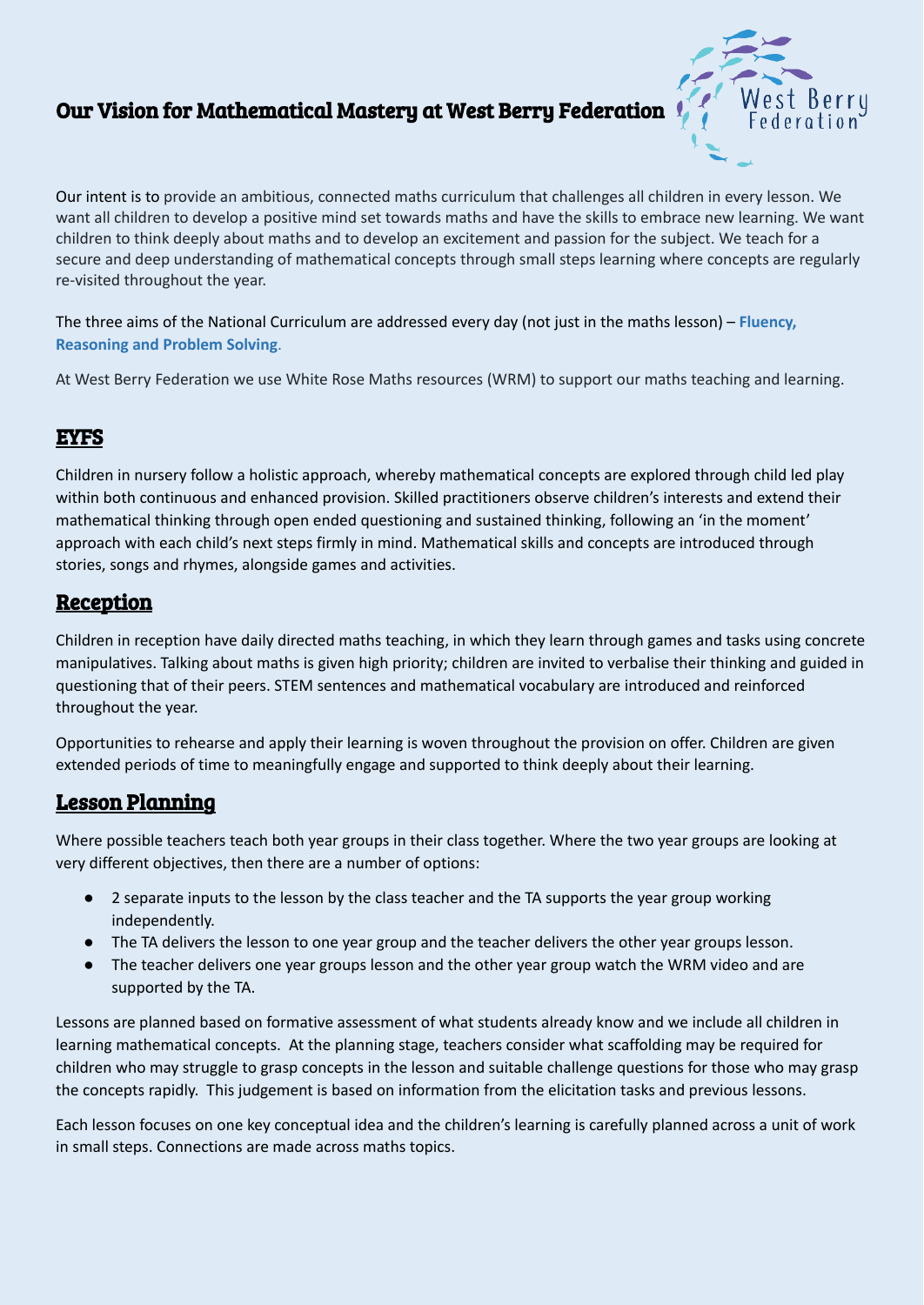## Classrooms

All classrooms have a maths working wall. This displays the unit theme, the mathematical vocabulary (which is updated and referred to during the lesson), the common, corrected Great Mistakes that have been made by the children (See Great Mistakes in Lesson Structure), and the flip charts from the lesson. The flipcharts show the pictorial representations from the lesson as well as worked and labelled examples and any 'top tips' that the teacher may have covered during the input to the lesson. On the working wall there is also a wonder wall where the children's mathematical questions are displayed so that other children can wonder and try and think about possible answers.

# Lesson Structure

**Elicitation/application tasks** - At the beginning of a unit of work, the children complete an elicitation task in pencil. This provides the teacher with evidence of each child's understanding at the start of a sequence, indicating gaps and misconceptions. The activities for these tasks are taken from a range of sources (SATs questions, NCETM Mastery Assessment materials, NCETM progression maps). The teacher may scribe for those not yet able to record their mathematical thinking. At the end of the unit of work the children revisit the elicitation task as an application task. They complete the task again but in purple pen. They correct and expand on their thinking from the elicitation task. The teachers use the application task as a useful assessment tool for measuring progress across the unit of work.

Purple pen question - A question or statement that links to the day's objective and the children need to think deeply about. They often require the children to prove and explain their thinking. The PPQ is introduced at the beginning of every lesson and referred to throughout the lesson so the children have time to form their answer and think about how they are going to represent it. The PPQ will normally be answered at the end of the lesson but occasionally will be answered during the lesson or will be the activity for the lesson. In KS1, the PPQ is heavily guided by the teacher and may be recorded by the teacher or TA in the children's books. In KS2, the children are expected to record themselves and the teacher uses their explanation as a formative assessment tool when marking the work.

**Fluency** – Fluency is not just about remembering facts but is about developing a sense of number. Children are introduced to mathematical concepts through a range of concrete resources and pictorial images. Classrooms are well equipped (see maths policy for a list of maths equipment to be found in each classroom.) Children are confident to use a range of manipulatives and pictorial representations and are able to use them to support, explain and extend their mathematical thinking. These will often be drawn in their books. A range of different representations are shown to the children so their thinking is not fixed on one representation e.g. right angles are shown in different shapes (both open and closed) and in different orientations. Children are encouraged to share their strategies and these are recorded on the board, by the teacher, along with the child's name. The children then decide on the most appropriate strategy for the task at hand. The use of mental methods versus written methods is always highlighted by the teacher and the children know that they look at the numbers carefully before deciding on which to use.

Fluency is also practised every day outside the maths lesson during a 10-15 minute daily session, where the No Nonsense Number Facts resources are used.

Conceptual variation **-** Children are presented with carefully chosen examples and non-examples. Children are given time to think and discuss with their classmates and the teacher supports the class to listen to each others' ideas, to agree and disagree and to improve until we reach a consensus.

Procedural variation - Children will be encouraged to focus on patterns and relationships between calculations. They will use one problem to work out the next. The teacher will facilitate this noticing by asking, 'What's the same?' and 'What's different? The concept can then be presented in a range of different ways such as missing box problems and changing the position of the equals sign in a calculation etc.

Questions - Teachers use questioning throughout every lesson to check understanding and to challenge thinking. A variety of questions are used such as: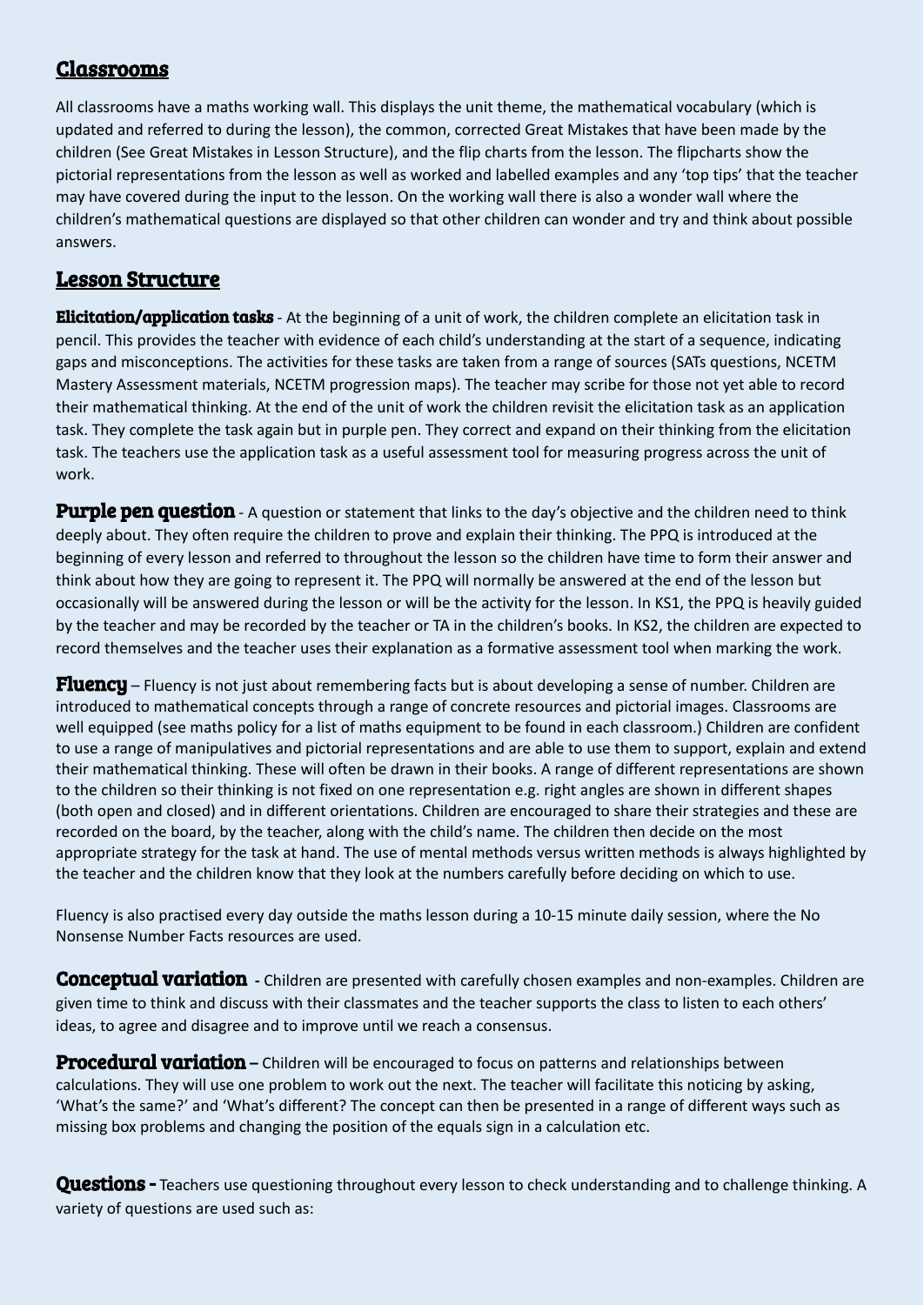Explain how you know? Why is that correct? Why is that incorrect? Can you prove it? Are you sure? What's the same/different about? Can you explain that? What does your partner think? What do you notice? Where have you seen this before? What do you already know about this?

Children are expected to listen to each other's responses and may be asked to explain someone else's ideas in their own words, or if they agree/disagree etc.

All responses are collected by the teacher and recorded on the board. Children are then given time to self-correct, notice mistakes and prove that their response was correct, before the correct answer is agreed upon.

Children are also encouraged to ask their own questions (these are recorded on the Wonder Wall – see classroom display).

Responses to questions are in full sentences using precise mathematical vocabulary (which is displayed on the working wall). Reasoning sentence starters are also displayed in every classroom.

Stem sentences are also modelled by teachers and are used by the children to help make sense of the structure of maths.

Reasoning and problem-solving – Staff facilitate mathematical thinking through their careful planning of open-ended, low threshold/high ceiling activities. They use the WRM worksheets to supplement this. Children who require extra scaffolding are guided through the reasoning and problem-solving by a teacher or TA and specific questions are chosen for the children to focus on, to allow for them to really explore and understand the questions.

Children use the language of reasoning (which is displayed in each classroom or in books) when talking about maths, challenging each other and the adults in their class as well as justifying their thinking.

**Great mistakes (GM)** - The children are encouraged to experiment with maths. As part of this, taking risks is encouraged and therefore mistakes are inevitable. GMs are celebrated and the children are encouraged to identify why the mistake was made, how they can learn from it and what they can do to overcome it. Some GMs are shared with groups or the whole class as a learning point for all children. Common GMs are recorded on the maths working wall. You may see GM written next to an incorrect answer in a child's book and the child will be expected to correct the mistake as well as explaining what they did wrong.

## Maths books

For a short video on the layout of our maths books please follow the link. [https://drive.google.com/file/d/1r5xCwn\\_q85-Bg4mn8Fu1vvFtVlQi1tam/view](https://drive.google.com/file/d/1r5xCwn_q85-Bg4mn8Fu1vvFtVlQi1tam/view)

Marking - the marking policy for mathematics acknowledges the different style of teaching in maths. In KS2, children are expected to mark their own work in order to give them ownership of their work as well as to help them identify the reason for their errors. The marking policy requires that the PPQ is acknowledged by the teacher but only remarked upon if exceptional (this may also be shared with the class in a subsequent lesson) or if/when a teacher feels this is necessary to move learning forward. A downwards arrow shows that the child needs more work on the objective before they can be considered to have understood it. A sideways arrow shows that the child is ready to move onto the next objective and a upwards arrow shows that the child has exceeded the lesson objective and needs to be challenged more in the next lesson. When a child has received extra support before the next lesson then this will be noted in their book.

**Assessment** - Teachers assess constantly through their use of questioning.

The PPQ is used an assessment tool to see if the children can clearly explain their thinking on an objective. When time allows, children will peer assess their classmates PPQs and give written comments.

Teachers will mark children's work after every lesson and give feedback as necessary.